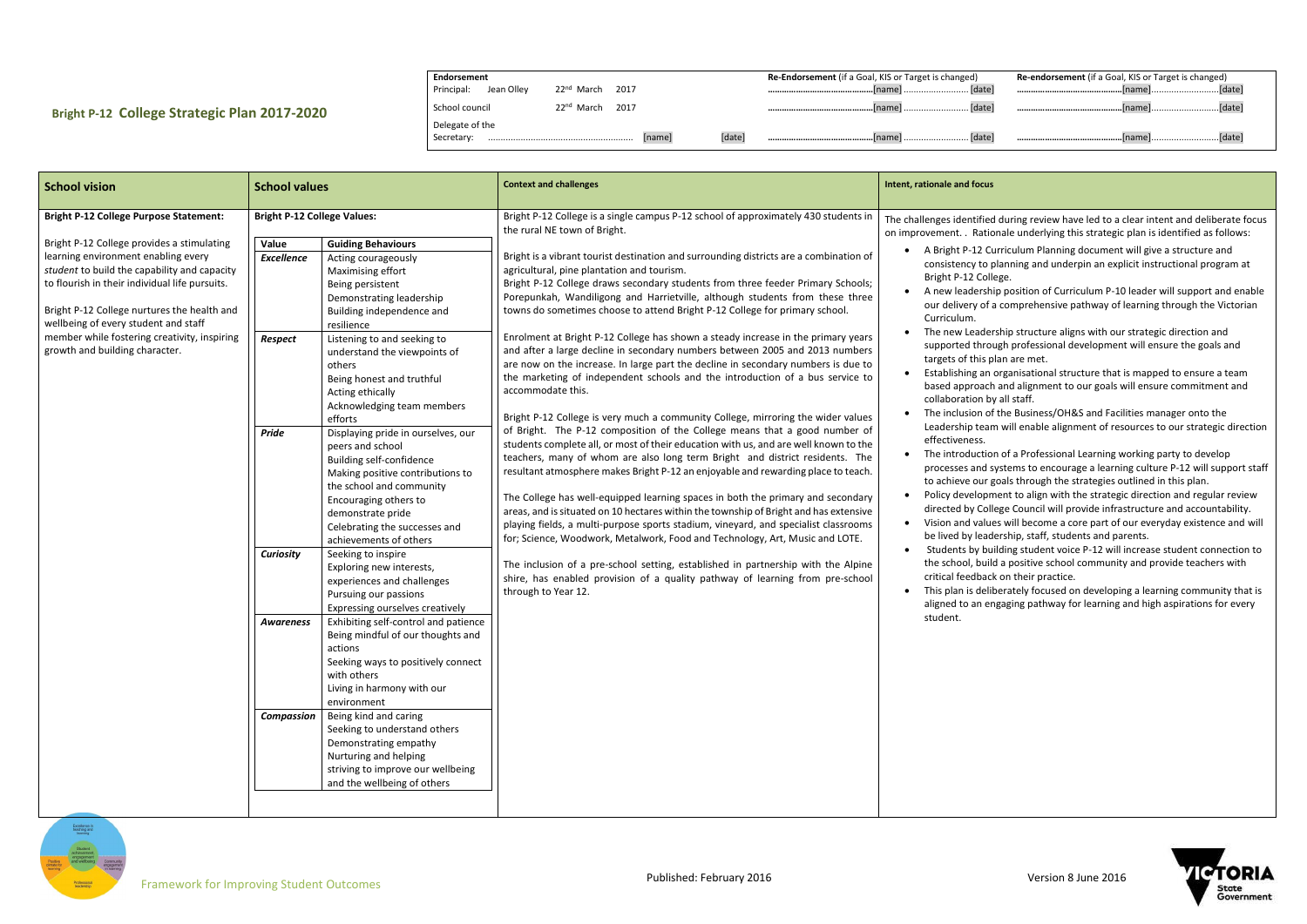**Move from evolving to embedding on the continuum of practice for Evaluating impact on Move from emerging to embedding on the continuum of practice for Evidence based high impact Move from evolving to embedding on the continuum of practice for Curriculum planning and Move from evolving to embedding on the continuum of practice for Building practice excellence**

**Mg on the continuum of practice for Setting expectations and** 

| Four-year goals                                                                                                                                             | <b>Improvement Priorities, Initiatives</b><br>and/or Dimensions                                                                                                                                                                                               | <b>Key improvement strategies</b>                                                                                                                                                                                                                                                                                                                                                                                                                                                                                                                                                                                                                                                                                                                       | <b>Targets</b>                                                                                                                                                                                                                                                                                                                                                                   |
|-------------------------------------------------------------------------------------------------------------------------------------------------------------|---------------------------------------------------------------------------------------------------------------------------------------------------------------------------------------------------------------------------------------------------------------|---------------------------------------------------------------------------------------------------------------------------------------------------------------------------------------------------------------------------------------------------------------------------------------------------------------------------------------------------------------------------------------------------------------------------------------------------------------------------------------------------------------------------------------------------------------------------------------------------------------------------------------------------------------------------------------------------------------------------------------------------------|----------------------------------------------------------------------------------------------------------------------------------------------------------------------------------------------------------------------------------------------------------------------------------------------------------------------------------------------------------------------------------|
| Every teacher is actively engaged in<br>providing differentiated learning that<br>stimulates and challenges all students, and<br>improves student outcomes. | <b>Excellence in Teaching &amp;</b><br><b>Learning</b><br><b>Evaluating impact on</b><br>learning<br><b>Evidence based high</b><br>impact strategies<br><b>Curriculum Planning &amp;</b><br><b>Assessment</b><br><b>Building practice</b><br>excellence       | Build teacher capacity to use data to inform teaching and<br>learning.<br>Build teacher capacity to plan and deliver differentiated learning.<br>Implement a consistent evidence-based instructional model.<br>Provide a range of programs with a strong sequential,<br>comprehensive and stimulating curriculum.<br>Implement processes to ensure alignment and accountability for<br>consistent quality learning.                                                                                                                                                                                                                                                                                                                                     | Move from evolving to embedding<br>learning<br>Move from emerging to embeddin<br>strategies<br>Move from evolving to embedding<br>assessment<br>Move from evolving to embedding<br>Refer to Data Appendix for more targets.                                                                                                                                                      |
| Foster a learning community that supports<br>and nurtures the development of the<br>whole child.                                                            | <b>Positive Climate for Learning</b><br><b>Setting expectations</b><br>and promoting<br>inclusion<br><b>Empowering students</b><br>and building school<br>pride<br><b>Health &amp; Well Being</b><br><b>Intellectual</b><br>engagement and self-<br>awareness | Build collective responsibility and efficacy for student wellbeing.<br>Support every teacher to teach enhanced wellbeing promoting<br>student flourishing over resilience.<br>Ensure processes are achievable, universally understood and<br>consistently applied to build a positive and engaging learning<br>environment.<br>Develop and consistently implement a positive student education<br>plan adopting principles and practices of positive psychology.<br>Build a positive culture through implementation of consistent<br>processed and practices that addresses wellbeing and<br>engagement.<br>Develop a learning community that builds positive relationships<br>which strengthen connections and develops the character of the<br>child. | Move from embedding to excelling<br>promoting inclusion<br>Move from evolving to embedding<br>building school pride<br>Move from evolving to embedding<br>Move from evolving to embedding<br>self-awareness<br>P-12 consistency through observal<br><b>Evidence of Positive Education pro</b><br>Student representation on formal<br>Uniform<br>Increased student involvement in |
| Increase community partnerships to<br>achieve the schools vision.                                                                                           | <b>Community Engagement in</b><br><b>Learning</b><br><b>Building Communities</b><br>٠<br>Networks with schools,<br>services and agencies                                                                                                                      | Build relationships with the broader community by partnering with<br>strategic intent through local, state-wide and national programs<br>and events.<br>Develop capacity to implement General Capabilities and to<br>develop life skills.<br>Establish common strategies, expectations, and guidelines to<br>ensure partnerships of learning.                                                                                                                                                                                                                                                                                                                                                                                                           | Move from embedding to excellin<br>services and agencies<br>Move from evolving to embedding<br>partners<br>Move from embedding to excelling                                                                                                                                                                                                                                      |
| <b>Every member of College Community</b><br>enacts the values and guiding behaviours<br>of Bright P12 College.                                              | <b>Professional Leadership</b><br><b>Building Leadership Teams</b><br>Vision, Values &<br><b>Culture</b><br><b>Strategic Resource</b><br>Management<br><b>Instructional &amp; Shared</b><br>practice                                                          | Build the capacity of staff and students to learn and lead.<br>Build a sustainable school culture in which ownership and<br>accountability are evident.<br>Establish strong vision and values that are embedded in the school<br>culture.<br>Connect and target resources to strategic goals.<br>Develop and implement an agreed school wide instructional<br>model.                                                                                                                                                                                                                                                                                                                                                                                    | Move from emerging to embeddin<br>Move from emerging to embeddin<br>Move from embedding to excelling<br>Management<br>Move from evolving to embeddin<br>Leadership                                                                                                                                                                                                               |



**Move from evolving to embedding on the continuum of practice for Empowering students and** 

 **Move from evolving to embedding on the continuum of practice for Health and Wellbeing Move from evolving to embedding on the continuum of practice for Intellectual engagement and** 

ble practice with regards to student management.

**Exams within the College** 

I decision making bodies within the College such as Curriculum,

**decision making processes** 

**Move from the continuum of practice for <u>Networks with schools,</u>** 

**Move from the continuum of practice for Parents and carers as** 

**Mg on the continuum of practice for Building Communities** 

**Move from the continuum of practice for Building Leadership teams Move from the continuum of practice for Vision, Values and Culture Mg** on the continuum of practice for **Strategic Resource** 

**Move from the continuum of practice for Instructional & Shared** 

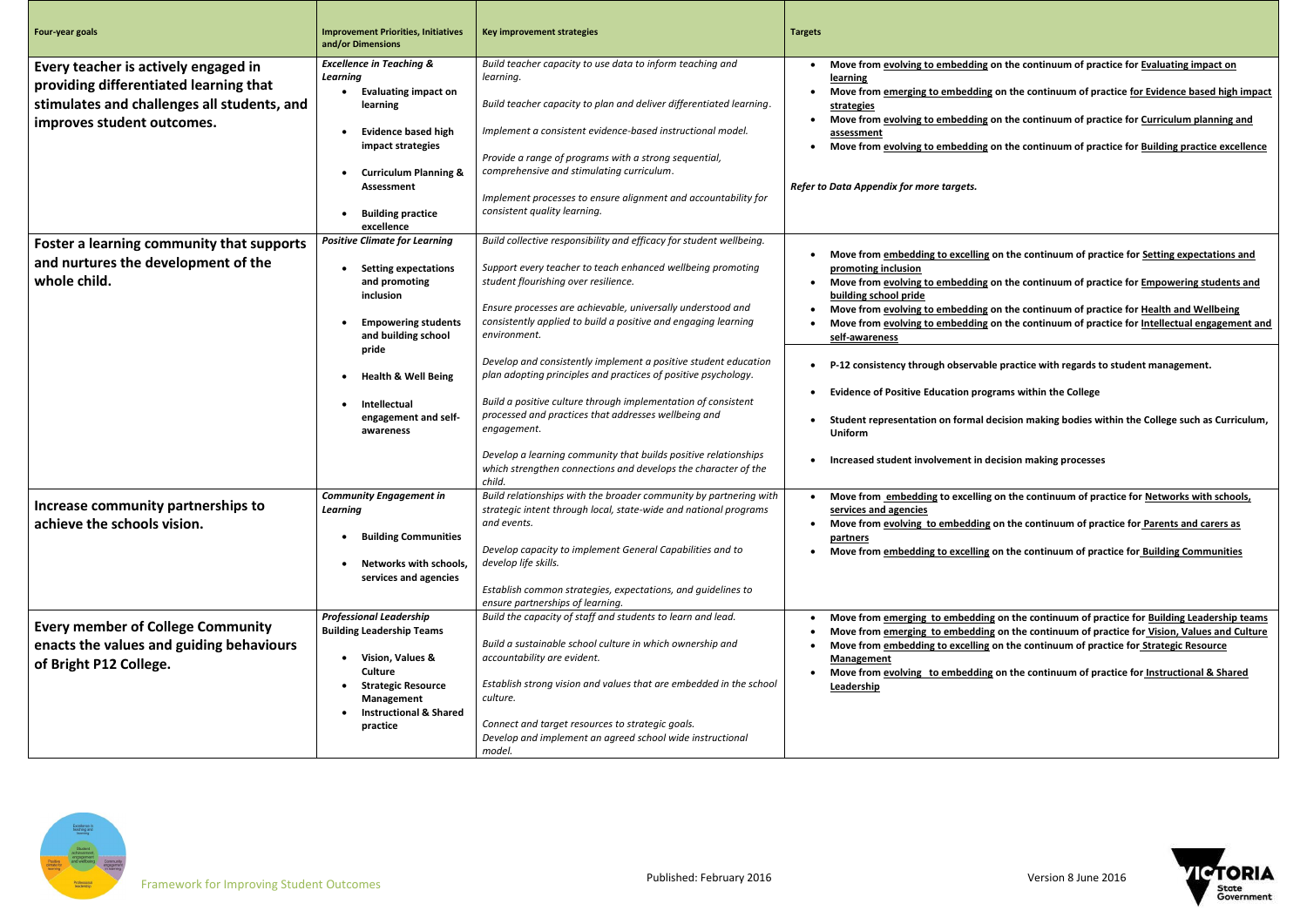

## *Appendix: Data Tables*

*Goal 1.* **Every teacher is actively engaged in providing differentiated learning that stimulates and challenges all students, and improves student outcomes. NAPLAN** *Increase % of students in top 2 bands* 

| <b>Year 3 NAPLAN</b> | 2020 | <b>Year 5 NAPLAN</b> | 2020 | Year 7 NAPLAN | 2020 | <b>Year 9 NAPLAN</b> | 2020 |
|----------------------|------|----------------------|------|---------------|------|----------------------|------|
| Achievement          |      | Achievement          |      | Achievement   |      | Achievement          |      |
| Numeracy             | ≥85% | Numeracy             | ≥50% | Numeracy      | ≥50% | Numeracy             | >45% |
| Reading              | ≥85% | Reading              | ≥60% | Reading       | ≥60% | Reading              | >45% |
| Writing              | ≥80% | Writing              | ≥45% | Writing       | ≥45% | Writing              | ≥35% |
| Spelling             | ≥80% | Spelling             | ≥50% | Spelling      | ≥55% | Spelling             | ≥40% |
| Grammar              | ≥85% | Grammar              | ≥60% | Grammar       | ≥50% | Grammar              | ≥40% |

#### *Reduce to zero the % of students deemed capable at or below National*

| Year 3 % below | 2020 | Year 5% below | 2020 | Year 7 % below | 2020 | Year 9 % below | 2020 |
|----------------|------|---------------|------|----------------|------|----------------|------|
| Numeracy       | 0%   | Numeracy      | 0%   | Numeracy       | 0%   | Numeracy       | 0%   |
| Reading        | 0%   | Reading       | 0%   | Reading        | 0%   | Reading        | 0%   |
| Writing        | 0%   | Writing       | 0%   | Writing        | 0%   | Writing        | 0%   |
| Spelling       | 0%   | Spelling      | 0%   | Spelling       | 0%   | Spelling       | 0%   |
| Grammar        | 0%   | Grammar       | 0%   | Grammar        | 0%   | Grammar        | 0%   |

## *RELATIVE GAIN*

*Increase the % in the Medium and High category of relative gain to 95% in all learning areas.*

| <b>Year 5 NAPLAN Learning Gain</b><br>- medium/high category | 2020 | Year 7 NAPLAN Learning Gain<br>- medium/high category | 2020 | Year 9 NAPLAN Learning Gain<br>- medium/high category | 2020 |
|--------------------------------------------------------------|------|-------------------------------------------------------|------|-------------------------------------------------------|------|
| Numeracy                                                     | >95% | Numeracy                                              | ≥95% | Numeracy                                              | ≥95% |
| Reading                                                      | >95% | Reading                                               | ≥95% | Reading                                               | ≥95% |
| Writing                                                      | ≥95% | Writing                                               | ≥95% | Writing                                               | ≥95% |
| Spelling                                                     | ≥95% | Spelling                                              | ≥95% | Spelling                                              | ≥95% |
| Grammar                                                      | ≥95% | Grammar                                               | ≥95% | Grammar                                               | ≥95% |

## **VICTORIAN CURRICLUM – TEACHER JUDGEMENTS**

**100% of students demonstrate 12 months growth unless there are extenuating circumstances.**

| Year 3 Teacher Judgements | 2020 | Year 5 Teacher Judgements | 2020 | Year 7 Teacher Judgements | 2020 | Year 9 Teacher Judgements | 2020 |
|---------------------------|------|---------------------------|------|---------------------------|------|---------------------------|------|
| Number & Algebra          | ≥50% | Number & Algebra          | ≥50% | Number & Algebra          | ≥50% | Number & Algebra          | ≥50% |
| Reading and Viewing       | ≥60% | Reading                   | ≥50% | Reading                   | ≥60% | Reading                   | ≥50% |
| Writing                   | ≥50% | Writing                   | ≥50% | Writing                   | ≥50% | Writing                   | ≥50% |
| Science understanding     | ≥50% | Science understanding     | ≥50% | Science understanding     | ≥50% | Science understanding     | ≥50% |

#### **VCE**

| 2020<br>VCE Mean Score - all<br>studies/all genders/all<br>vear levels | To improve the mean study score from 27 in 2015 to 32 in 2020. |  | to 20% in 2020.<br><b>VCE Study Scores</b><br>above 40 | Increase the percentage of students with a study score above 40 from 2.8 % in 2015<br>2020 | Increase the percentage of students w<br>VCE Study Score % of<br>students with scores of 37<br>or more in English | 2020 |
|------------------------------------------------------------------------|----------------------------------------------------------------|--|--------------------------------------------------------|--------------------------------------------------------------------------------------------|-------------------------------------------------------------------------------------------------------------------|------|
| $\geq$ 32                                                              |                                                                |  |                                                        | ≥10%                                                                                       |                                                                                                                   | ≥10% |

*Increase the percentage of students with a study score above 37 in English*



*VCAL to maintain the completion rate of VCAL (Intermediate/Senior) to 100%*

#### *Improved perceptions on School Staff survey in the following elements*

| <b>Staff Survey - mean</b>     | 2020 |
|--------------------------------|------|
| Collective focus on students   | >95% |
| Guaranteed & viable curriculum | >95% |
| <b>Teacher collaboration</b>   | >95% |
| <b>Professional Learning</b>   | >95% |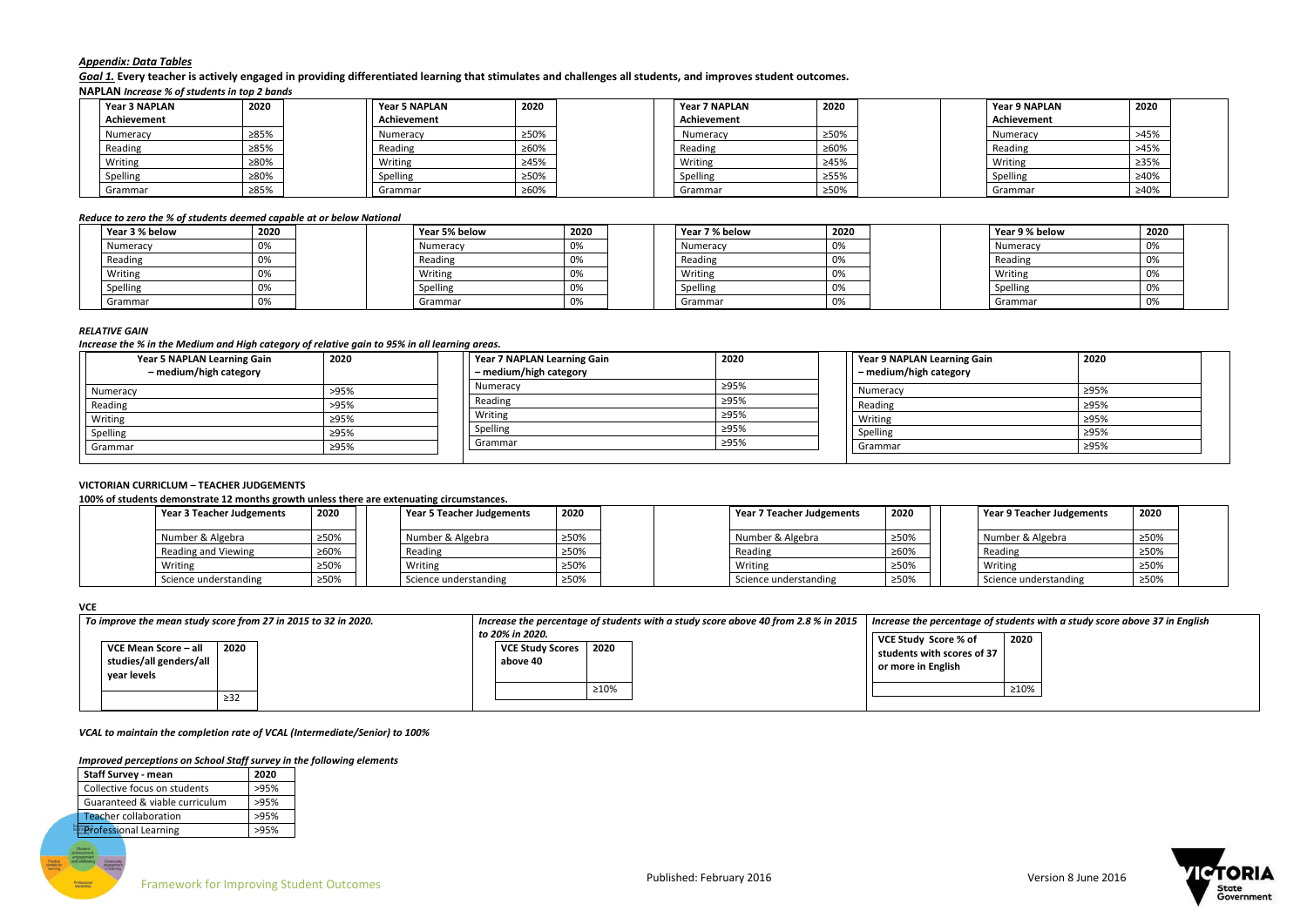| <b>Improved perceptions on Attitudes to School Survey</b> |      | <b>Improved perceptions on Attitudes to School Survey</b> |      | <b>Improved perceptions on Parent Opinion Survey</b> |      |
|-----------------------------------------------------------|------|-----------------------------------------------------------|------|------------------------------------------------------|------|
| Student Survey – mean Yr. 5-6                             | 2020 | Student Survey – mean Yr. 7-12                            | 2020 | <b>Student Survey - mean</b>                         | 2020 |
| Learning Confidence                                       | 5.5  | Learning Confidence                                       | 5.5  | <b>Stimulating Learning</b>                          | 5.5  |
| <b>School Connectedness</b>                               | 5.5  | <b>School Connectedness</b>                               | 5.5  | Reporting                                            | 5.5  |
| <b>Stimulating Learning</b>                               | 5.5  | <b>Stimulating Learning</b>                               | ر.ر  | <b>Learning Focus</b>                                | 5.5  |
| <b>Student Motivation</b>                                 | 5.5  | <b>Student Motivation</b>                                 | ر.ر  | School Connectedness                                 | 5.5  |
| <b>Teacher Effectiveness</b>                              | 5.5  | <b>Teacher Effectiveness</b>                              | 5.5  | <b>Student Motivation</b>                            | 5.5  |
| <b>Teacher Empathy</b>                                    |      | <b>Teacher Empathy</b>                                    | 5.5  | Homework                                             | ر.ر  |
|                                                           |      |                                                           |      | Learning Focus                                       | 5.5  |

# *Goal 2.* **Foster a learning community that supports and nurtures the development of the whole child.**

### **VICTORIAN CURRICLUM – TEACHER JUDGEMENTS**

*Increase % of students achieving above expected levels (A&B)*

| <b>Year 3 Teacher Judgements</b>     | 2020 | Year 5 Teacher                                     | 2020 | Year 7 Teacher Judgements | 2020 |
|--------------------------------------|------|----------------------------------------------------|------|---------------------------|------|
| <b>Questions &amp; Possibilities</b> | ≥50% | Judgements<br><b>Questions &amp; Possibilities</b> | ≥50% | Questions & Possibilities | ≥50% |
| Meta-Cognition                       | ≥50% | Meta-Cognition                                     | ≥50% | Meta-Cognition            | ≥50% |
| Decision Making & Actions            | ≥50% | Decision Making & Actions 250%                     |      | Decision Making & Actions | ≥50% |
| Self-Awareness &                     | ≥50% | Self-Awareness &                                   | ≥50% | Self-Awareness &          | ≥50% |
| Management                           |      | Management                                         |      | Management                |      |

*Improved perceptions on Attitudes to School Survey*

| Student Survey – mean Yrs 5-6 | 2020 |  | Student Survey – mean Yr 7-12 |
|-------------------------------|------|--|-------------------------------|
| <b>Student Distress</b>       | 7.00 |  | <b>Student Distress</b>       |
| <b>Student Morale</b>         | 7.00 |  | <b>Student Morale</b>         |
| Classroom Behaviour           | 5.50 |  | Classroom Behaviour           |
| <b>Connectedness to Peers</b> | 5.50 |  | Connectedness to Peers        |
| Student safety                | 5.50 |  | Student safety                |

## *Goal 3.* **Increase community partnerships to achieve the schools vision.**

| <b>Improved enrolments</b> |      |                               | Improved perceptions on School Staff survey in the following elements |                              | Improved perceptions on Parent Opinion survey in the following elements |  |  |
|----------------------------|------|-------------------------------|-----------------------------------------------------------------------|------------------------------|-------------------------------------------------------------------------|--|--|
|                            | 2020 | <b>Staff Opinion Survey</b>   | 2020                                                                  | <b>Parent Opinion Survey</b> | 2020                                                                    |  |  |
| Enrolments (actual)        | 500  | Trust in Students and Parents | >95%                                                                  | School Improvement           | 5.50                                                                    |  |  |
| Primary                    | 225  | Parent and Community          | >95%                                                                  | Approachability              | 6.00                                                                    |  |  |
| Secondary                  | 225  | involvement                   |                                                                       | Parent Input                 | 5.50                                                                    |  |  |
|                            |      |                               |                                                                       | Behaviour Management         | 6.00                                                                    |  |  |
|                            |      |                               |                                                                       | Extra-Curricula              | 5.50                                                                    |  |  |
|                            |      |                               |                                                                       | <b>General Satisfaction</b>  | 5.50                                                                    |  |  |
|                            |      |                               |                                                                       | Social Skills                | 6.00                                                                    |  |  |

| Decrease the number of students with 20 or more absence days |                   |           |  | Decrease the number of students with 20 or more absence days |           |  |  |
|--------------------------------------------------------------|-------------------|-----------|--|--------------------------------------------------------------|-----------|--|--|
|                                                              | <b>Year Level</b> | 2020      |  | <b>Year Level</b>                                            | 2020      |  |  |
|                                                              | Prep              | ≤20       |  | Year 7                                                       | ≤20       |  |  |
|                                                              | Year 1            | ≤20       |  | Year 8                                                       | $\leq 20$ |  |  |
|                                                              | Year 2            | ≤20       |  | Year 9                                                       | $\leq 20$ |  |  |
|                                                              | Year 3            | ≤20       |  | Year 10                                                      | $\leq 20$ |  |  |
|                                                              | Year 4            | ≤20       |  | Year 11                                                      | ≤20       |  |  |
|                                                              | Year 5            | $\leq 20$ |  | Year 12                                                      | $\leq$ 20 |  |  |
|                                                              | Year 6            | ≤20       |  |                                                              |           |  |  |